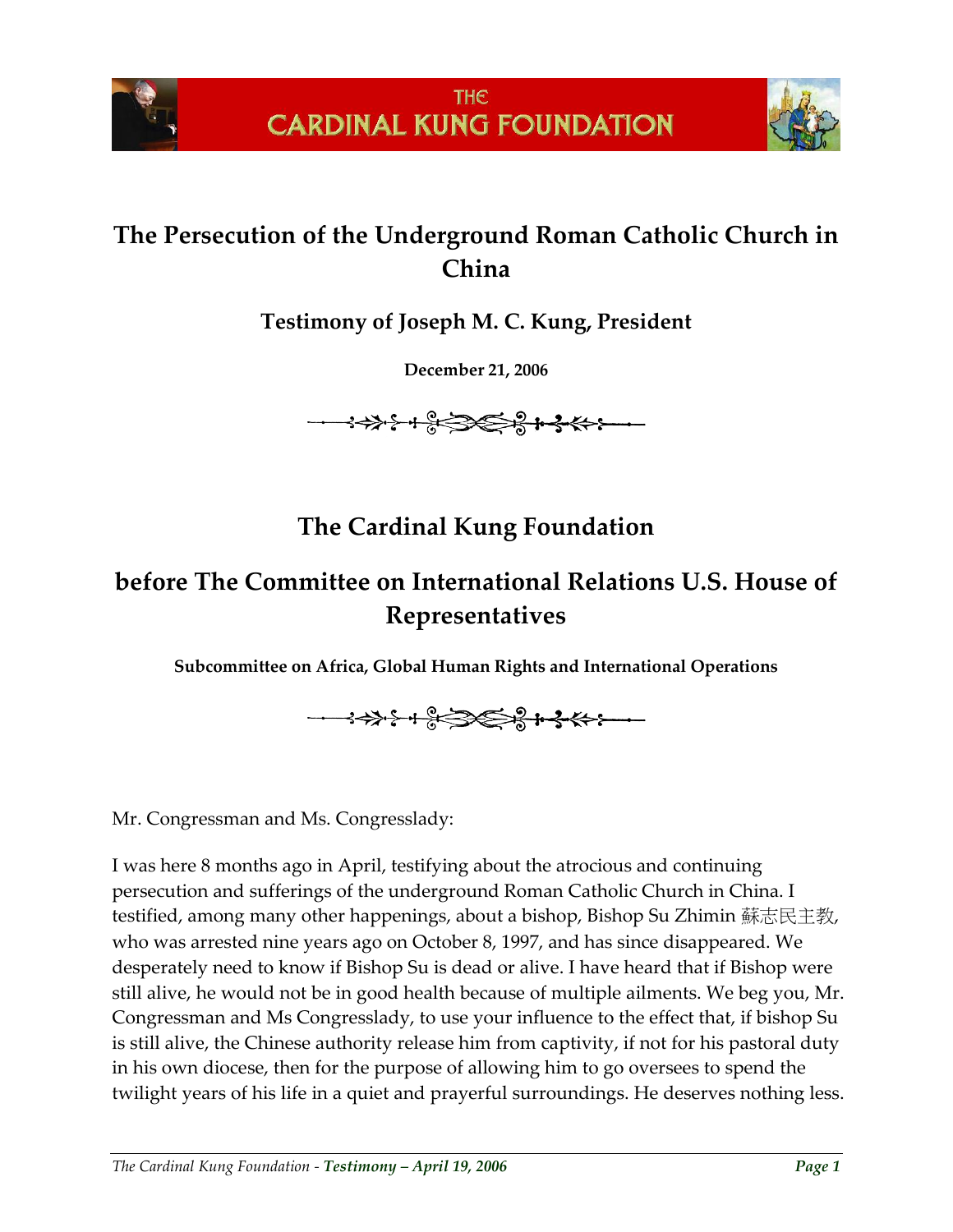Bishop An Shuxin 安樹新主教, the auxiliary bishop to Bishop Su Zhimin, has been released from prison in August this year after more than ten years confinement since May 1996. Bishop An is now under very strict surveillance by the Chinese authority.

There are seven priests serving the diocese of Baoding in Hebei now in jail.

The Chinese authority built a special iron cage, like that used for animals, for confining three of these priests in an extremely uncomfortable, cruel, and humiliating position. This cage is housed in one of the detention centers of the police department in Xushui county 徐水縣 in Baoding. There names are Father Yen Shuangxi 尹雙喜神父 arrested in 2003, Father Guo Erguang 郭二光神父 arrested in 2001, and Father Zhang Zhenquan 張 振全神父 arrested in 2001.

When Bishop Su and Bishop An both disappeared and held in captivity, Father Huo Junlong 霍俊龍神父 was the administrator of the Baoding underground diocese. More than two years ago on August 16, 2004, Father Huo, together with seven other underground priests and two seminarians, was arrested. Father Huo is a very important priest in the underground diocese of Baoding. He has been in jail ever since and has disappeared.

Father Lu GenJun 鹿根君神父 was to meet his priest friend at the Baoding railway station. On his way to the station, a speeding car screeched to a halt. The door popped open, and several men, shouting and screaming, scrambled out and headed for Father Lu. The priest ran. It was a short chase. The men who were the plainclothes police officers captured Father Lu. It was February 17 of this year.

Father Lu was first arrested in 1990, and detained for one month. He was arrested again on May 23, 1994, and released after a short period of detention. He was arrested again August 29, 1994, and released the following October 19. He was arrested again April 5, 1998, Palm Sunday, and detained for a short time. He was arrested again March 31, 2001, a couple weeks before Easter and was sent to labor camp for three years for, among other charges, his being a priest not recognized by the Patriotic Association, and his conducting illegal evangelization. He was released March 30, 2004. Approximately 6 weeks later, on May 14, Father Lu was arrested again while he was preparing to give talks to Catholic young married couples. He was released a few days later. He was arrested again this year on February 17 as I had described above. We do not know where he is now. Such is the typical life of a devoted servant of God in China.

The other two priests kept in captivity in Baoding are Father Ma Shunbao 馬順寶神父 and Father Ma Wuyong 馬武勇神父, both were arrested in 2003 and detained in QingYuan County 清苑縣 detention center in Baoding City.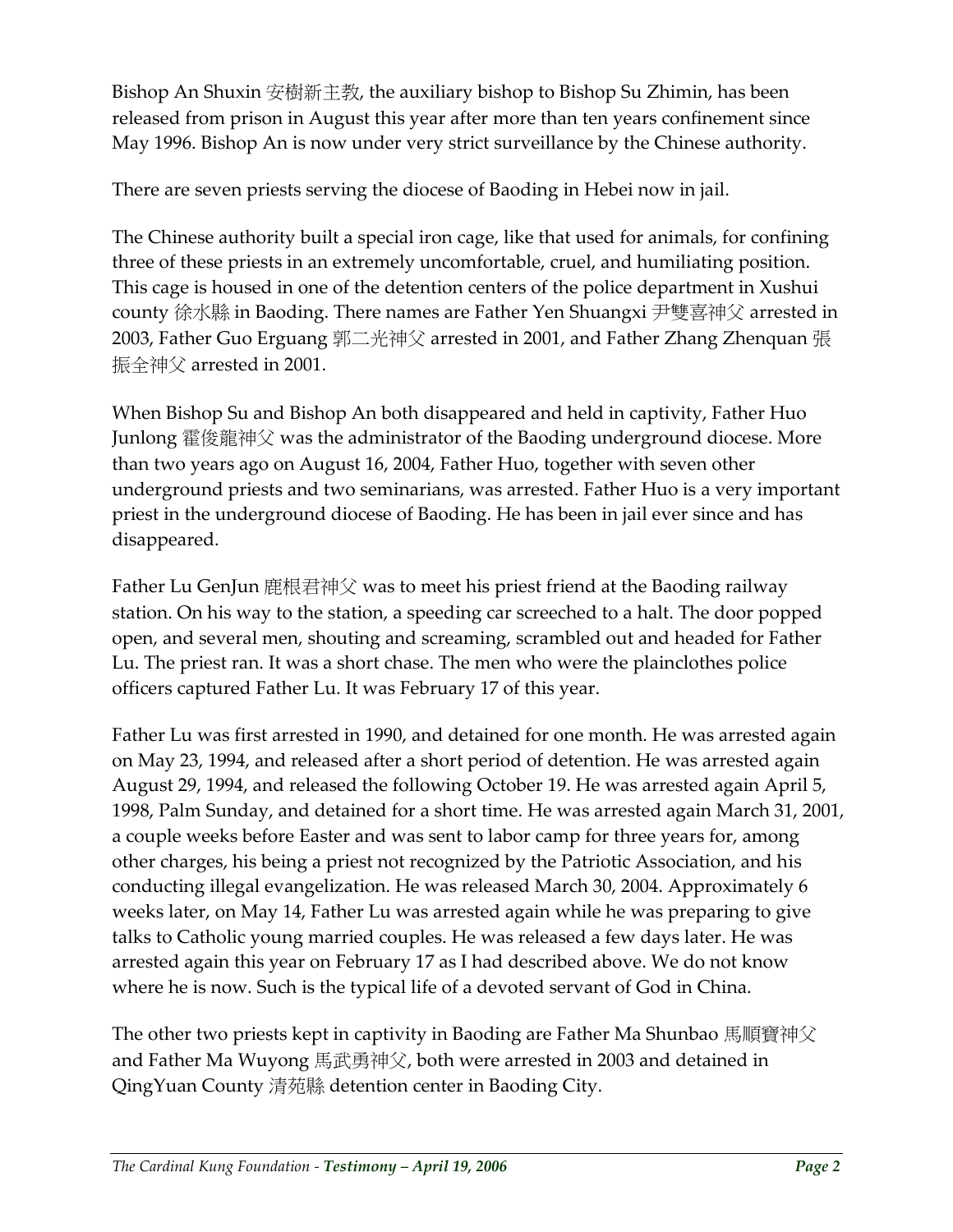Bishop Jia Zhiguo 賈志國主教, the Bishop of Zheng Ding 正定 in Hebei, was finally released on September 25 this year after he was dragged to jail from a hospital three months earlier, on June 25, while he was still very sick with his catheter in place after his operation. He was arrested 9 times since January 2004. He is now under 24 hour surveillance by the Chinese authority. He is the bishop who is taking care of approximately 100 handicapped children in his house. However, two days ago, I received an urgent message from China that Bishop Jia was arrested again at 8 AM Dec. 19. The reason for his arrest was that he was about to celebrate his 26th anniversary of being consecrated as a bishop.

Two priests, Father Shao Zhumin 邵祝敏神父 and Father Jiang Sunian 姜溯念神父 from the diocese of Wenzhou 溫州 in Zhejiang 淅江, one its vicar general and the other its chancellor, were arrested on September 25 this year on their way home from a visit to a number of cities in Europe, including the Vatican. They were arrested near the border of Kowloon, HongKong, which is still thousands of miles from their home.

Bishop Yao Liang 姚良主教, 82 years of age, the auxiliary bishop of Xiwanzi 西灣子 in Hebei, was arrested again by the Chinese authority on July 30 this year. He is still detained. Two days later on August 2, 90 underground Catholic faithful were arrested, although most of them were released shortly thereafter.

I can go on and on listing these arrests. Let me provide some context.

There are altogether seven underground bishops still in jail. As I testified 8 months ago, all of the underground bishops in China are still either arrested and now in jail, or under house arrest, or under strict surveillance, or in hiding, or on the run, or simply missing. In addition, we know there are approximately 2 dozen priests also in jail. This list is by no means complete. My educated guess is that there are hundreds in jail.

In short, regardless of the recent release of one bishop, there is no improvement in the suppression of religious freedom in China.

I urgently request that the international Red Cross, Amnesty International, the United Nations, the human rights government officials in the United States, the International Olympic Committee, the World Trade Organization, and all freedom-loving countries of good conscience to investigate the cruel treatments of religious believers described above and to decide whether China has violated the conditions for joining these organizations or for enjoying preferential treatments from various countries.

China's irresponsible behavior has undoubtedly violated the generally accepted international standards of freedom of religion. Is it not also true that allowing China's continuing persecution of religious believers also violates the founding principles of